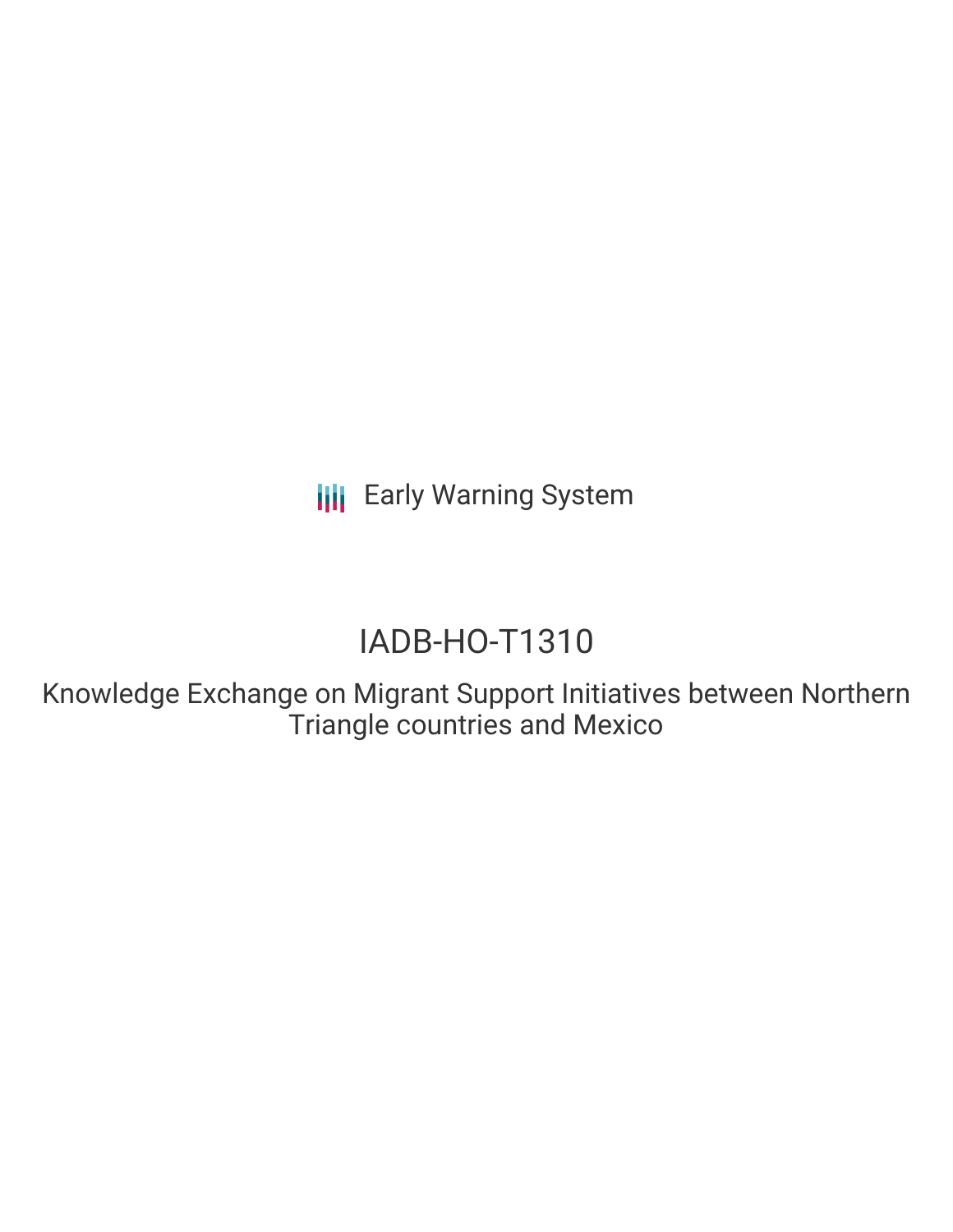

# Early Warning System

### **Quick Facts**

| <b>Countries</b>               | Honduras                               |
|--------------------------------|----------------------------------------|
| <b>Financial Institutions</b>  | Inter-American Development Bank (IADB) |
| <b>Status</b>                  | Active                                 |
| <b>Bank Risk Rating</b>        | U                                      |
| <b>Voting Date</b>             | 2018-06-20                             |
| <b>Borrower</b>                | Government of Honduras                 |
| <b>Sectors</b>                 | Law and Government                     |
| <b>Investment Type(s)</b>      | Grant                                  |
| <b>Investment Amount (USD)</b> | $$0.02$ million                        |
| <b>Grant Amount (USD)</b>      | $$0.02$ million                        |
| <b>Project Cost (USD)</b>      | $$0.02$ million                        |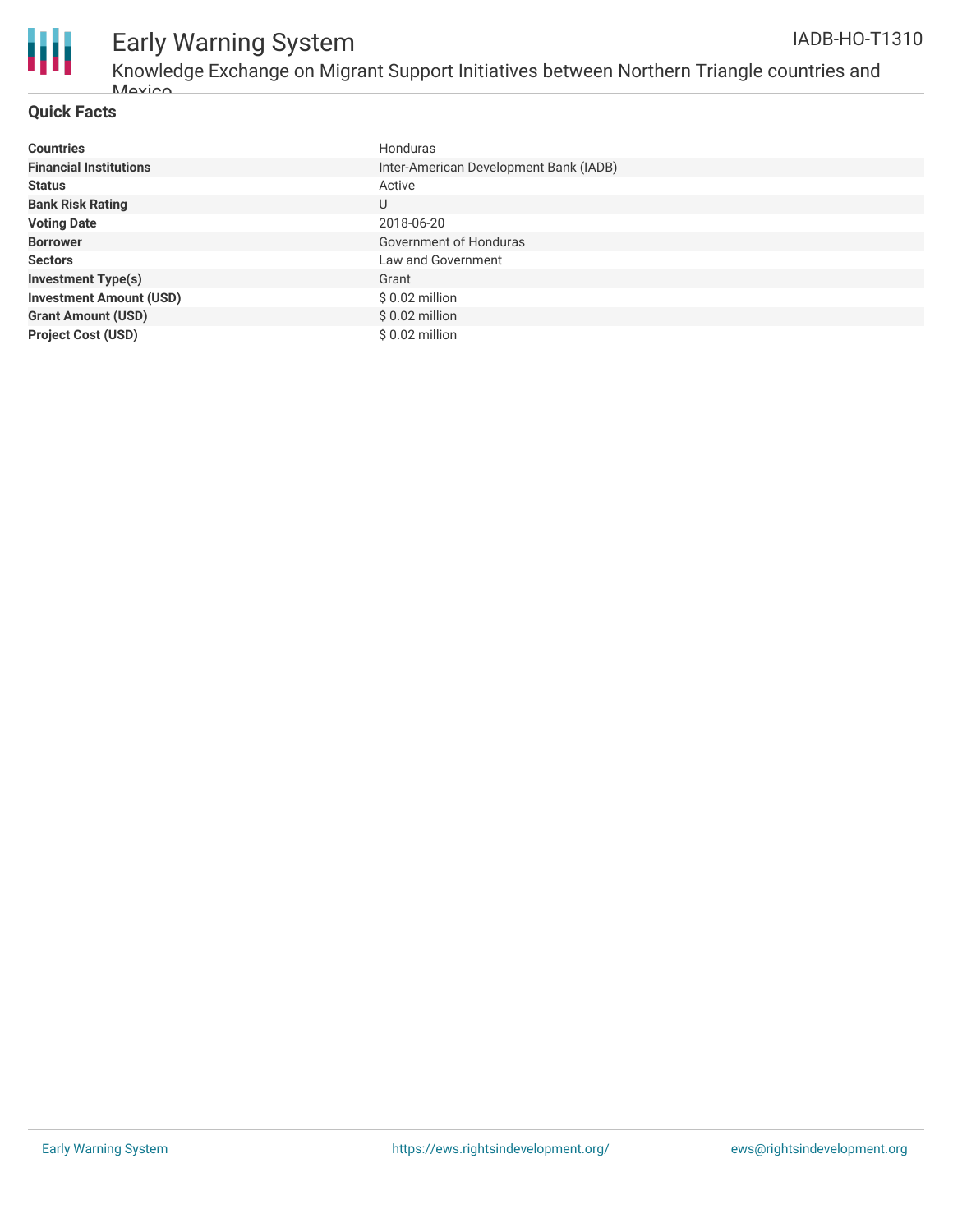

# Early Warning System

Knowledge Exchange on Migrant Support Initiatives between Northern Triangle countries and  $M\alpha$ 

# **Project Description**

The Inter-American Development Bank has released little information on this project as of the time of writing. On its website, it states the following objectives for the project:

- 1. Strengthen the kowledge and capaciteis of Northern Triangle foreign affairs officers (at chanceries as well as diplomatic and consular missions) on initiatives to support migrants in the United States, and planning eventualities for assisted return of nationals, as well as legal support.
- 2. Secure the commitment of the officials participating in the workshop to train colleagues at their chanceries, consulates and diplomatic missions, as well as to conduct informative sessions for their communities in the United States.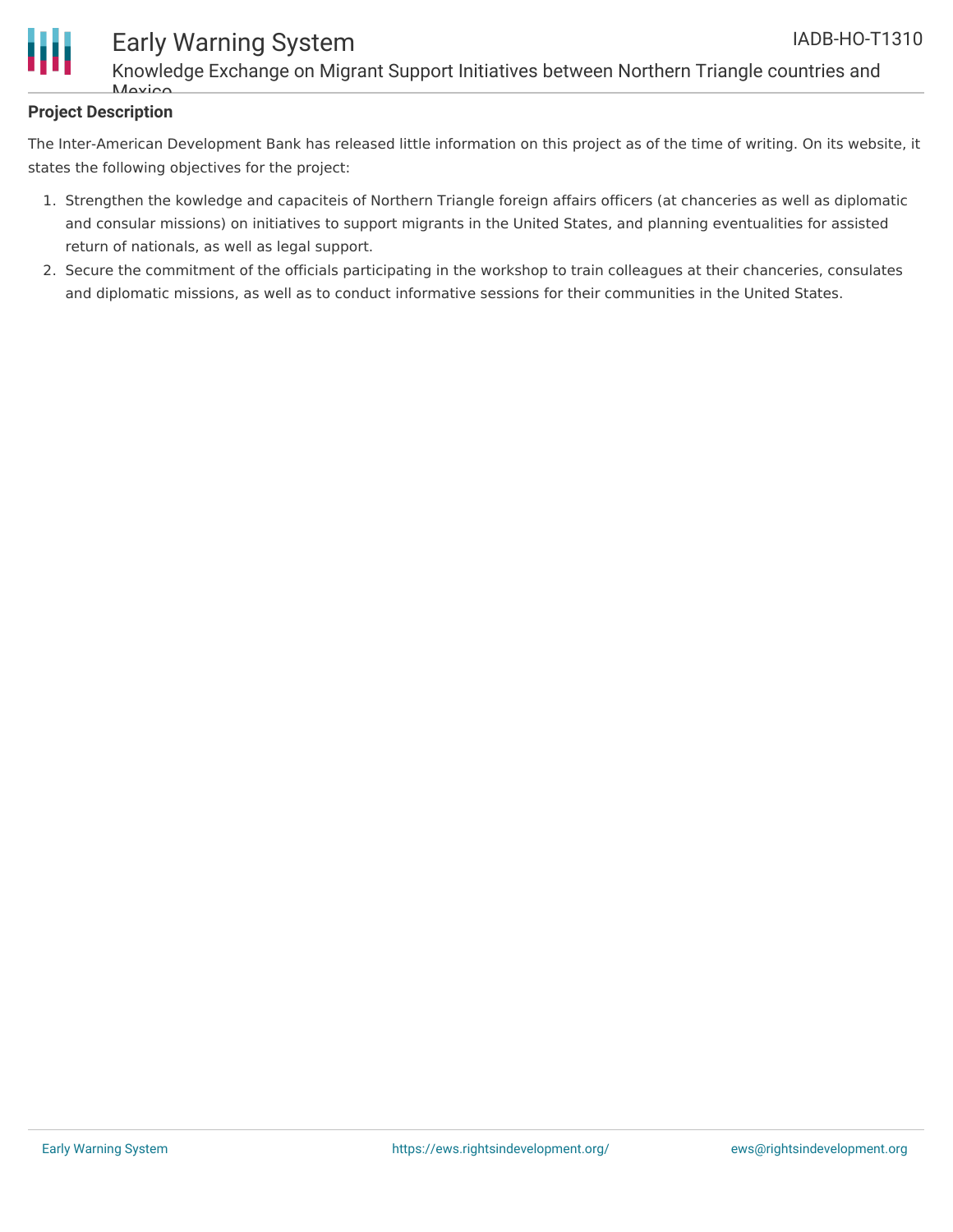

Knowledge Exchange on Migrant Support Initiatives between Northern Triangle countries and **Mavion** 

## **Investment Description**

• Inter-American Development Bank (IADB)